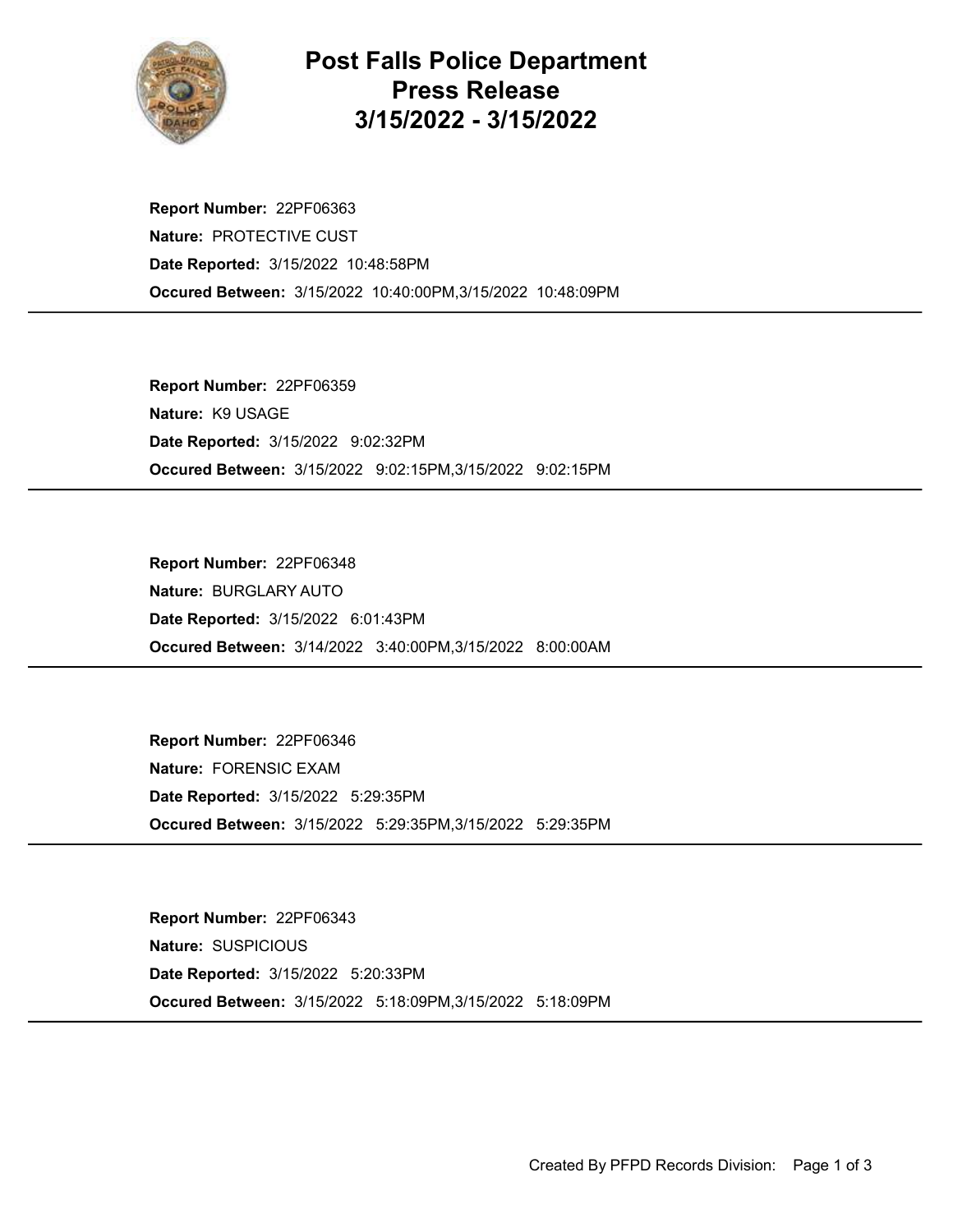Occured Between: 3/15/2022 4:22:18PM,3/15/2022 4:22:20PM Report Number: 22PF06337 Nature: ACCIDENT PD Date Reported: 3/15/2022 4:23:22PM

Occured Between: 3/15/2022 9:00:00AM,3/15/2022 4:06:28PM Report Number: 22PF06334 Nature: SEX OFFENSE Date Reported: 3/15/2022 4:12:54PM

Occured Between: 3/15/2022 3:04:33PM,3/15/2022 3:04:33PM Report Number: 22PF06330 Nature: SUICIDE THREAT Date Reported: 3/15/2022 3:05:14PM

Occured Between: 3/15/2022 1:00:00PM,3/15/2022 1:15:00PM Report Number: 22PF06422 Nature: DRUGS Date Reported: 3/15/2022 1:15:00PM

Occured Between: 3/15/2022 12:00:38PM,3/15/2022 12:00:38PM Report Number: 22PF06301 Nature: ACCIDENT PD Date Reported: 3/15/2022 12:02:33PM

Occured Between: 3/15/2022 11:00:00AM,3/15/2022 11:13:00AM Report Number: 22PF07020 Nature: DRUGS Date Reported: 3/15/2022 12:00:00PM